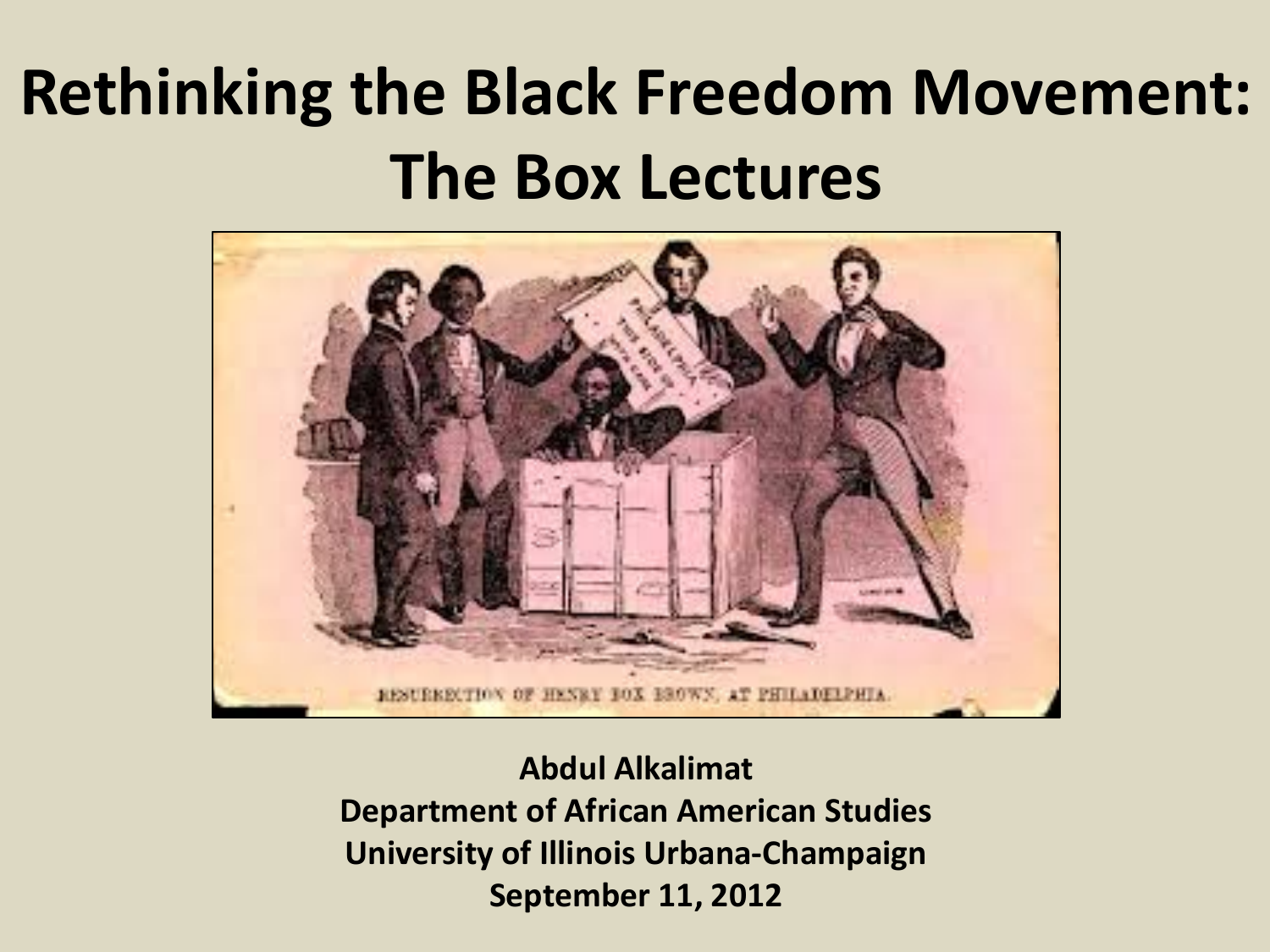#### **2011 Rethinking Theory in Black Studies**

#### BLACK **STUDIES**

**AS TEXT MAPPING Black Studies DEGREE PROGRAMS CURRICULUM JOURNALS** eBOOKS **CONFERENCES / WORKSHOPS Information Technology Workshop ORGANIZATIONS BROTHERMALCOLM CYBER-CHURCH** 

### Rethinking...

#### **THEORY IN BLACK STUDIES**

UIUC Public Lecture Series / Fall 2011

September 13: Ideology September 27: Methodology October 11: History **October 25: Tradition** November 8: Debate



Professor Alkalimat presents innovative ideas to promote a rethinking of how to approach theory in Black Studies. Each lecture will present his original ideas developed over forty years of academic activist practice.

This site established February 21, 2000 / Edited by Abdul Alkalimat mowort er@ illinois dot edu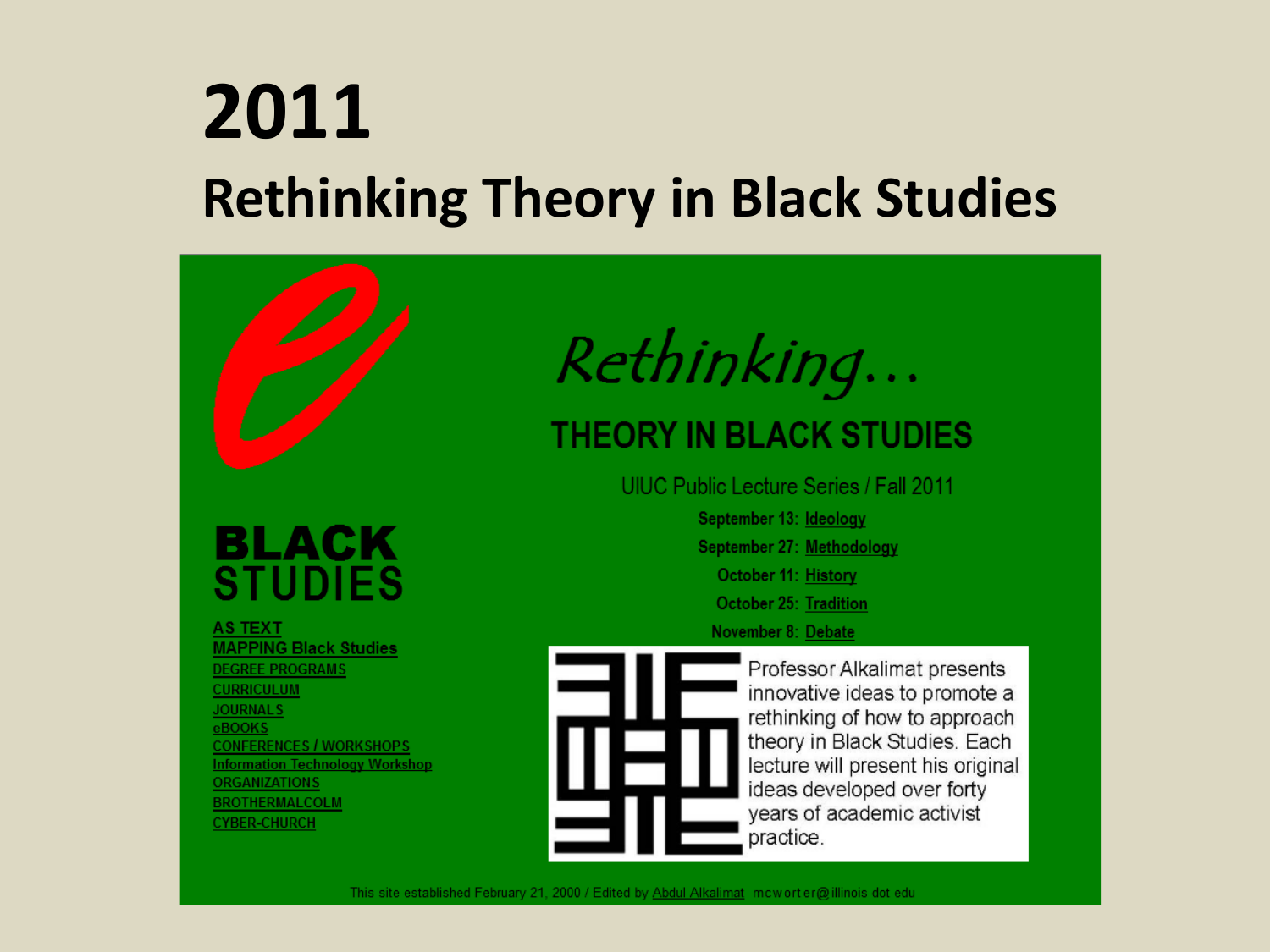## **2011 Rethinking Malcolm**



Our greatest challenge is to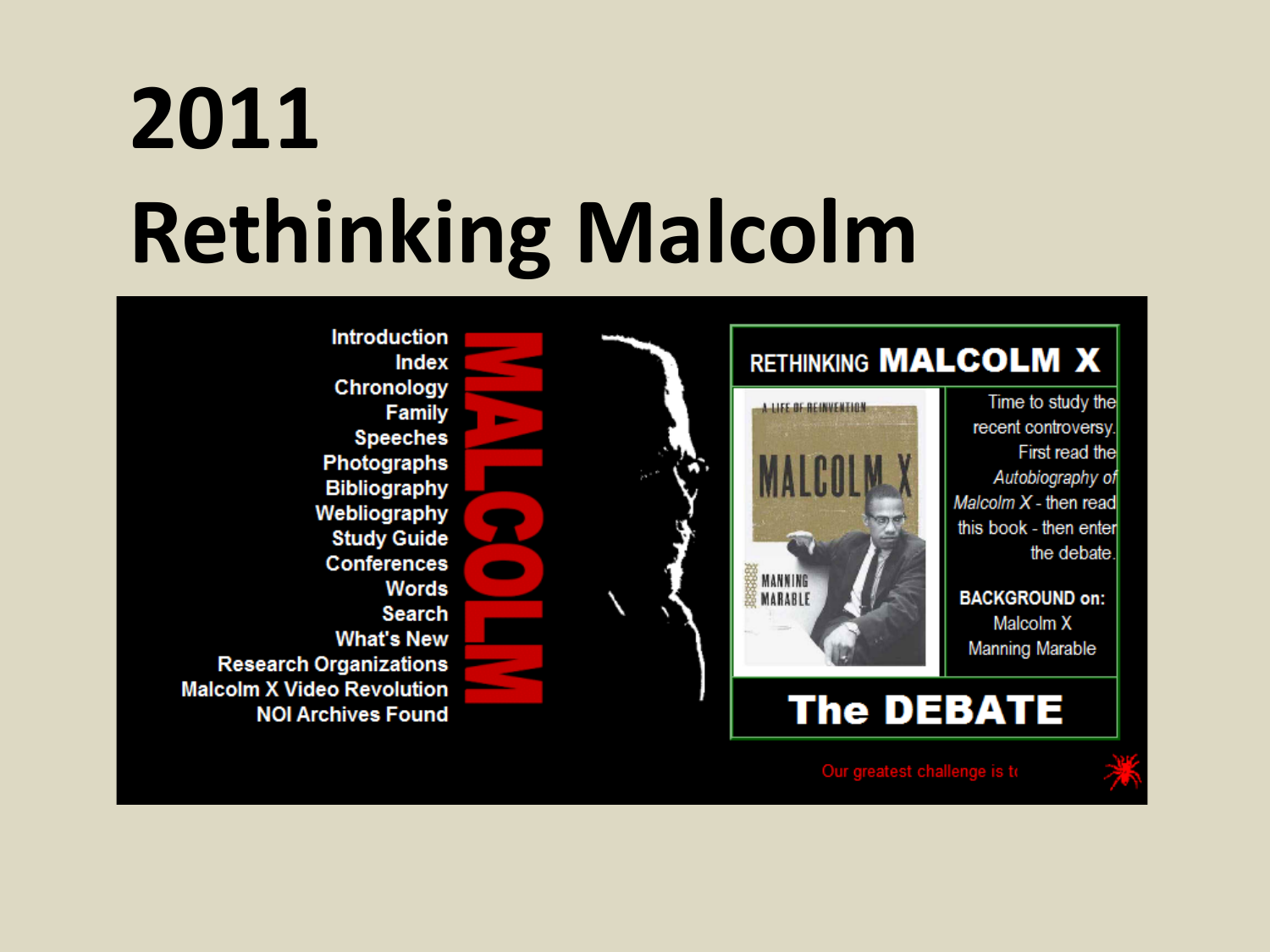## **2012 Rethinking Black Freedom**







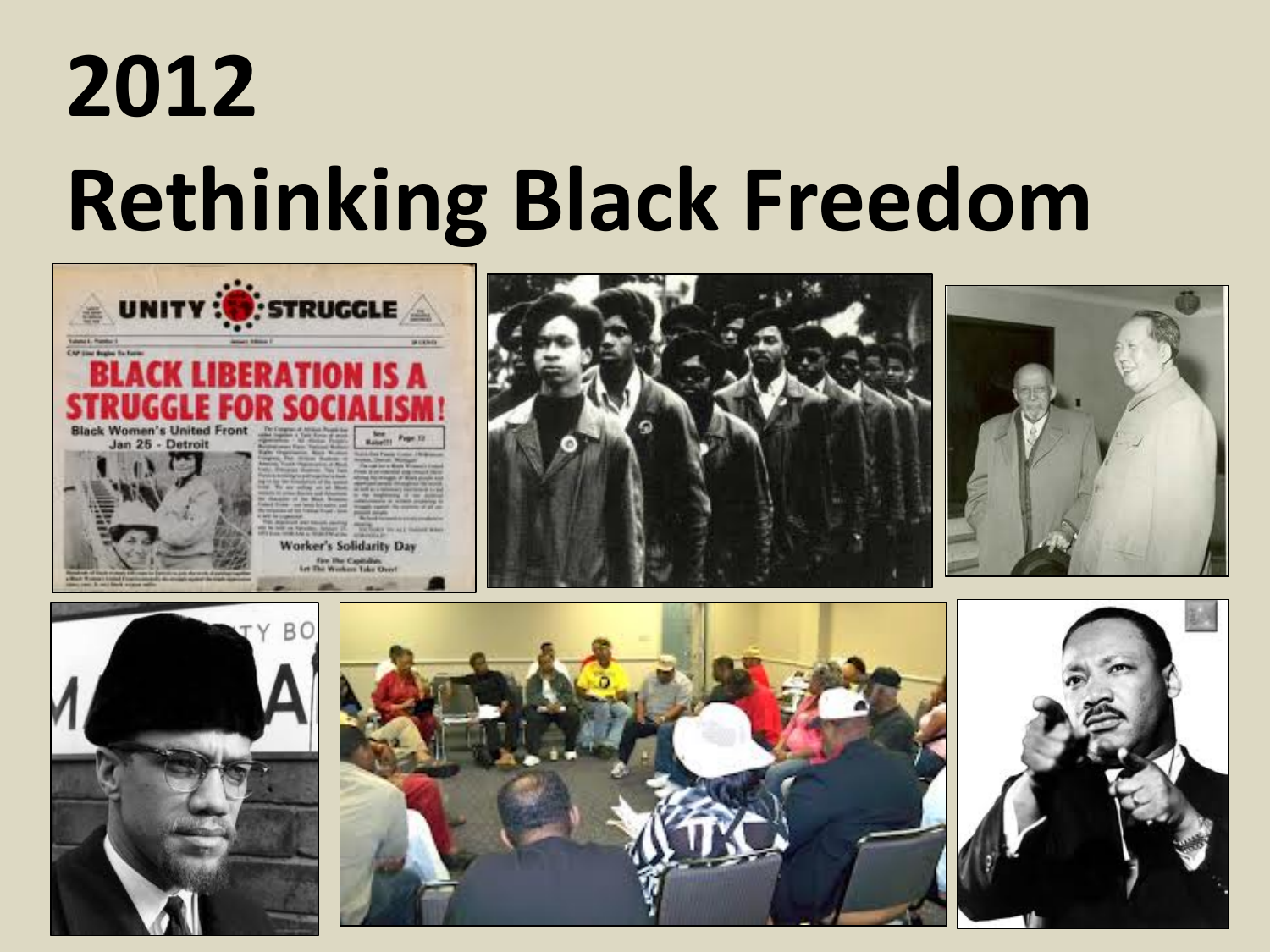### **The Box Lectures**

- **9/11 The Box 10/2 In the Box**
- 
- **10/23 Out the Box**
- **11/13 New Box**

**12/4 No Box**





**2012**







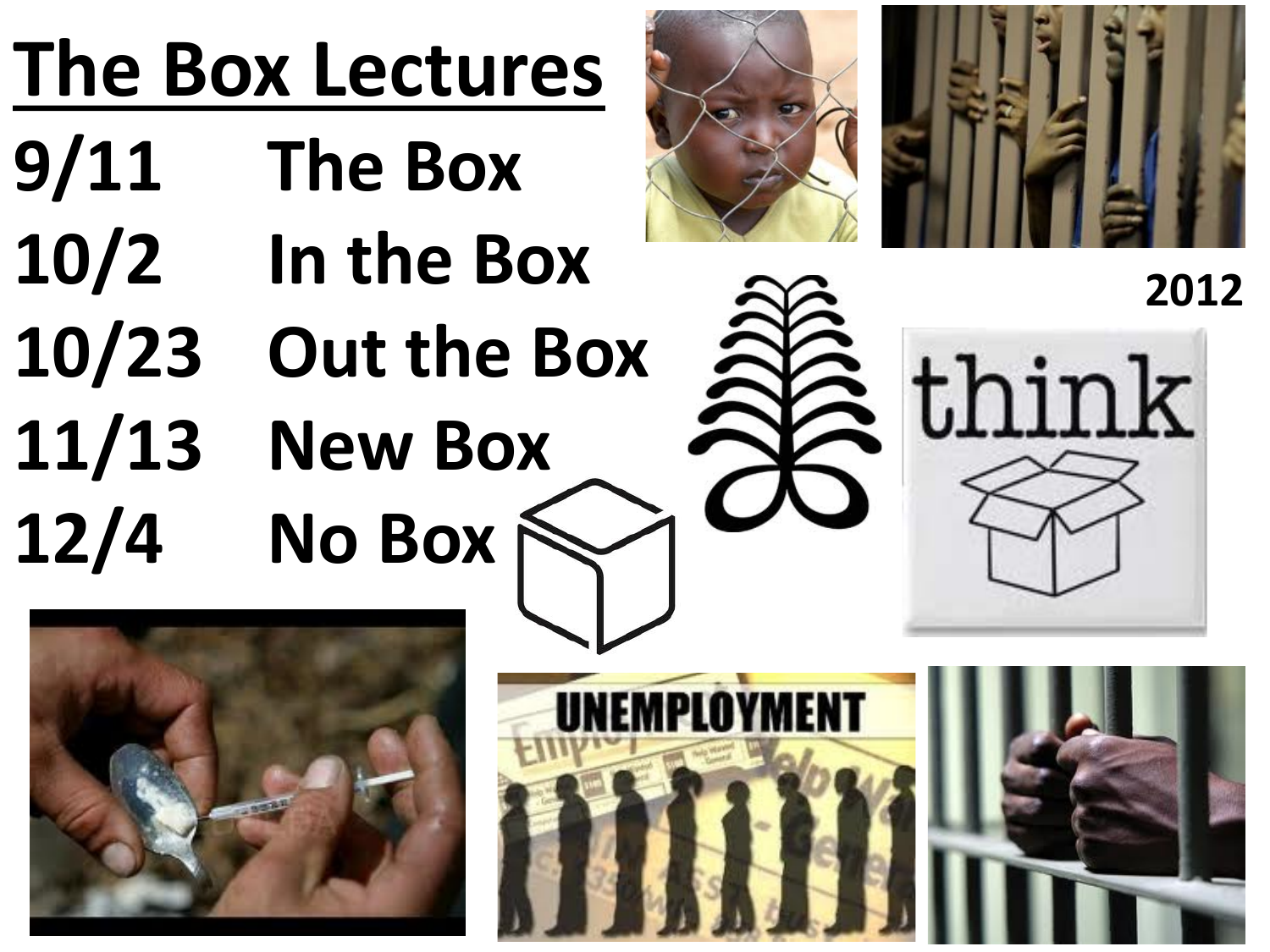**What is a box? A box is what limits freedom. So what is freedom? Freedom is without the limits of a box.**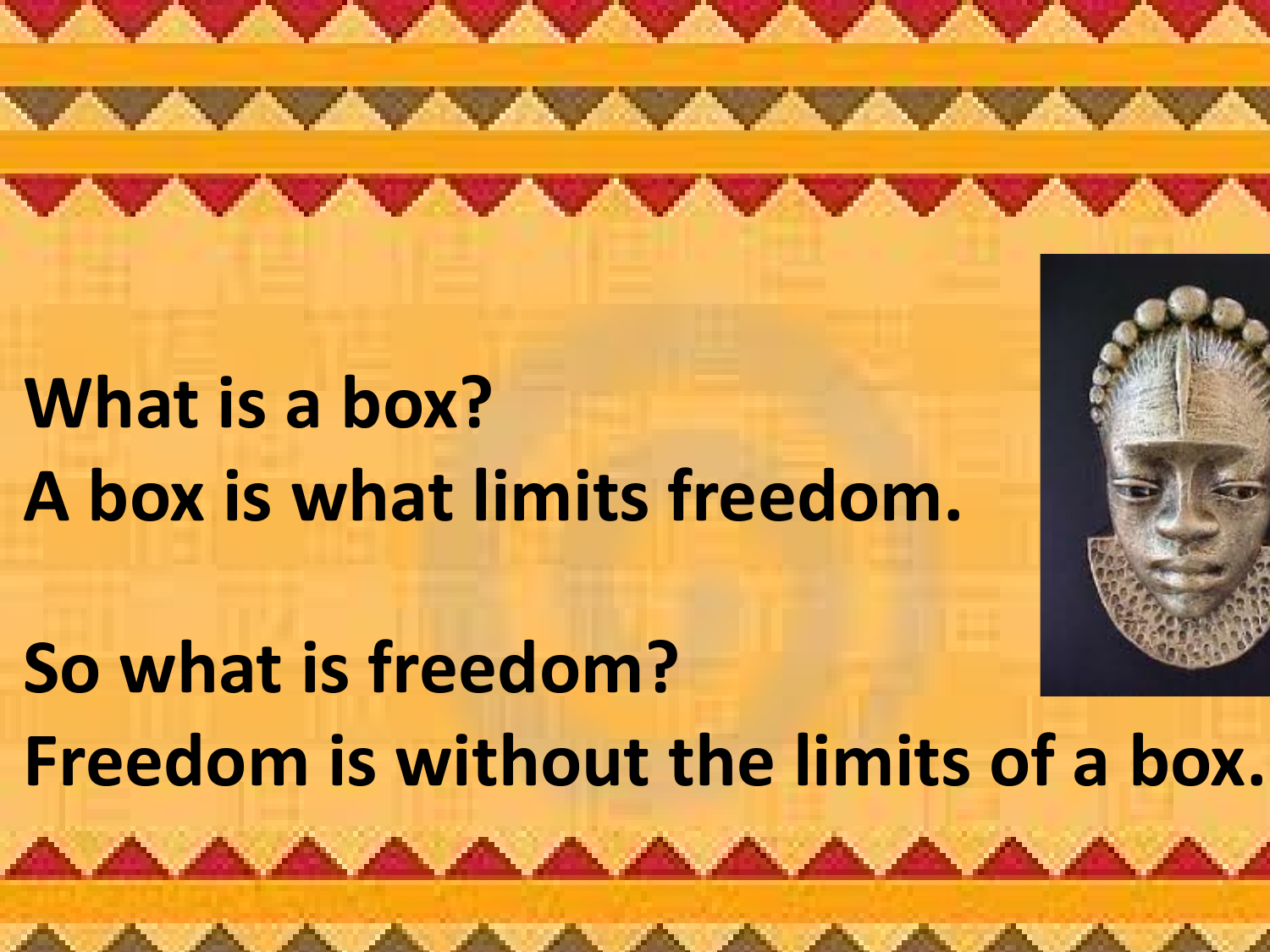

#### **Henry "Box" Brown 1815 – 1889**

**He shipped himself from the slave state of Virginia to the free city of Philadelphia in March 1849. He was 34 years old.**

**When Brown was released, one of those present remembered his first words as "How do you do, gentlemen?" He then sang a psalm from the Bible he had previously selected for his moment of freedom. But he then had to run from more boxes.**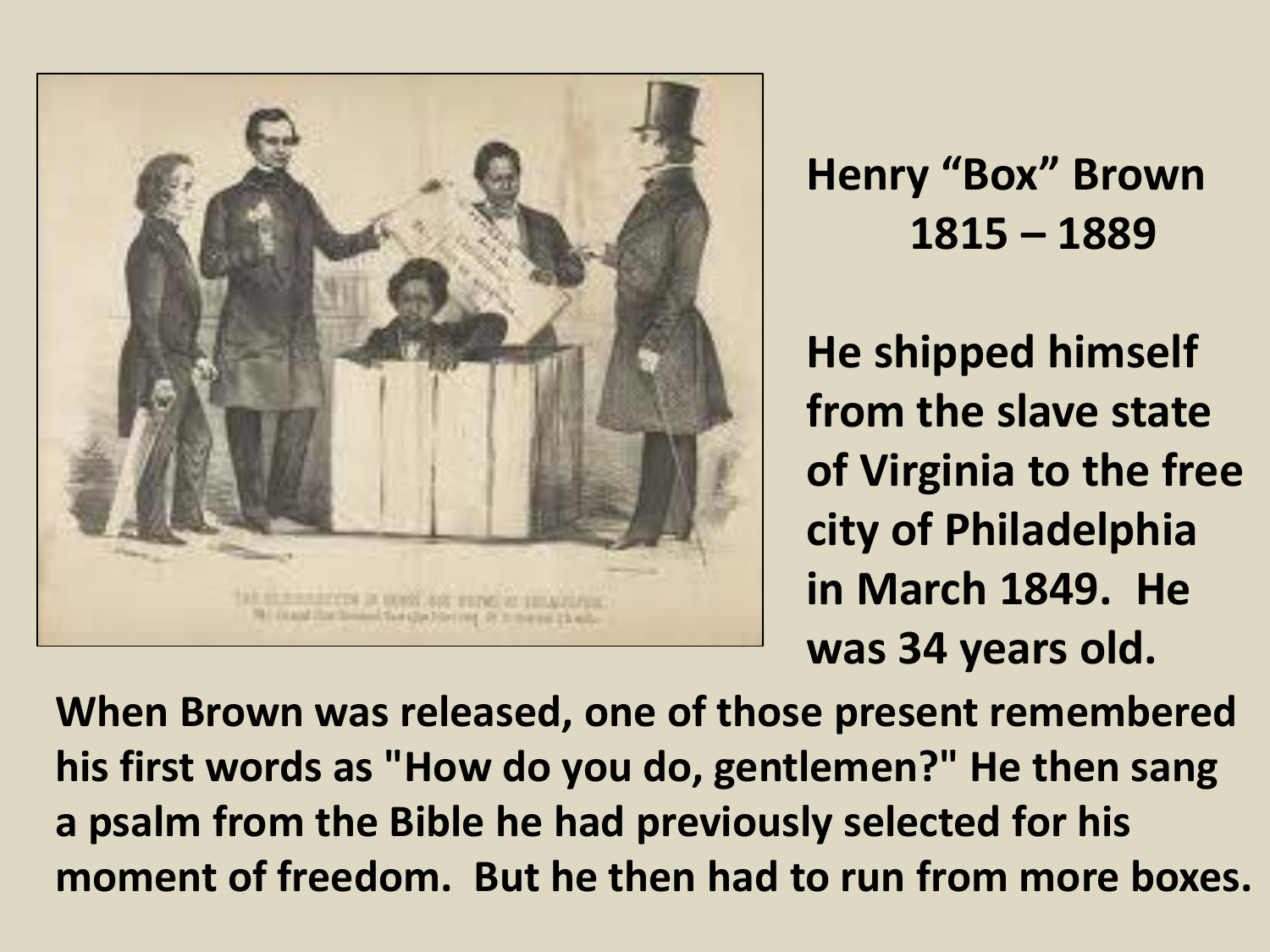#### *Translation*

**The Box: the conditions that have always been forced on Black people because of racism and economic exploitation, especially by the government and the corporations in different historical periods.**

**In the Box: The Civil Rights Movement fighting to integrate into the society within the framework of the Constitution.**

**Out the Box: The Black Nationalist and Pan-Africanist Movements that focus on the autonomous self-determination strategies for Black people. There is also the tradition of migrations, moving out.**

**New Box: Revolutionaries of all kinds who fight to transform society, usually from capitalist oligarchy to socialist democracy.**

**No Box: Given the information revolution there is a new beginning, but we also face the digital divide – can we escape boxes?**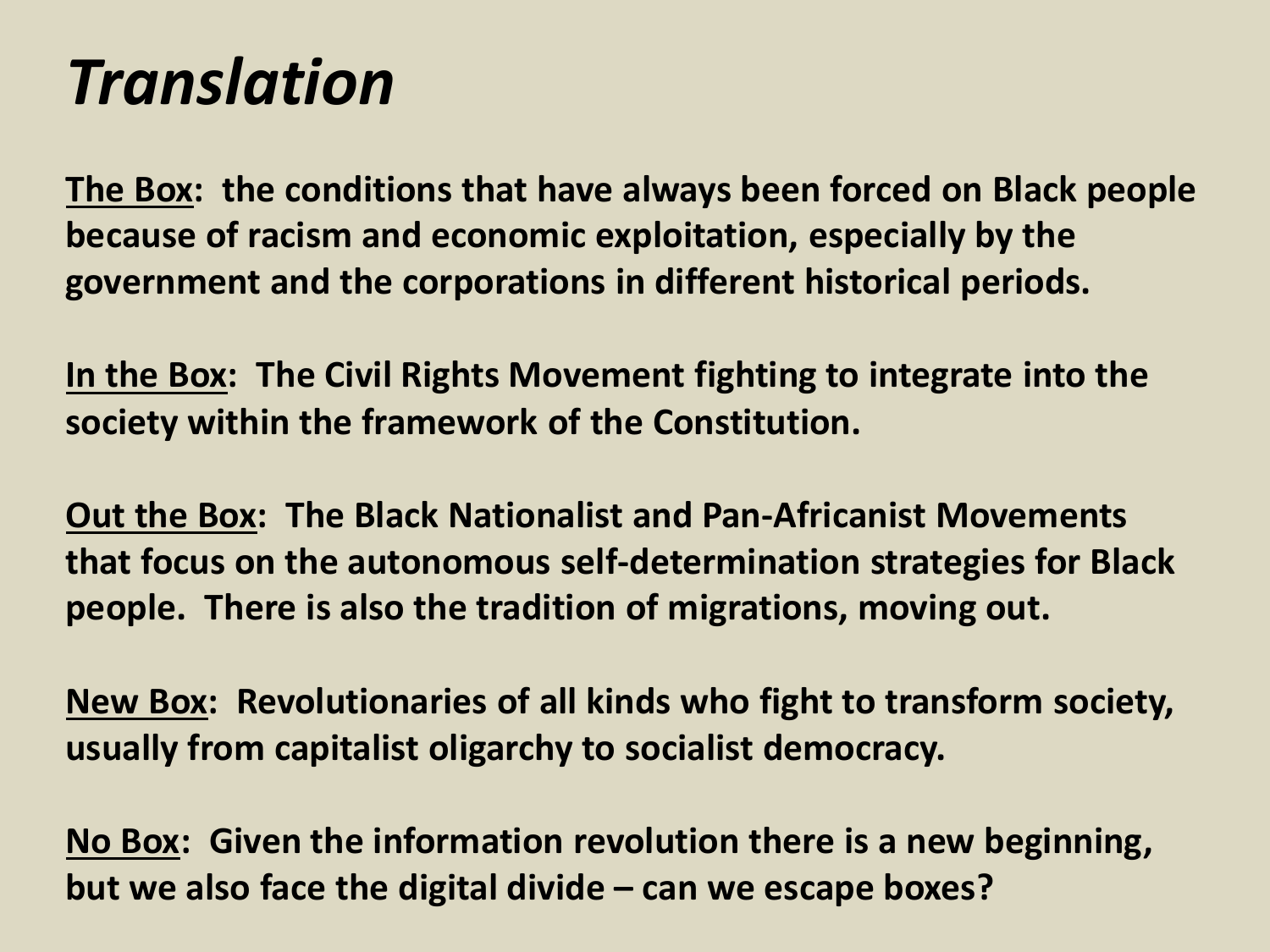**Humans are born into many boxes simultaneously. Sometimes boxes are positive and provide a nurturing environment and sometimes not. But that's where we all begin - in boxes.**

**Gender Color Family Neighborhood Community School Church Job Nationality Size and shape Hair Year born**



**None of us are free. The only choice we have is what we do about the boxes.**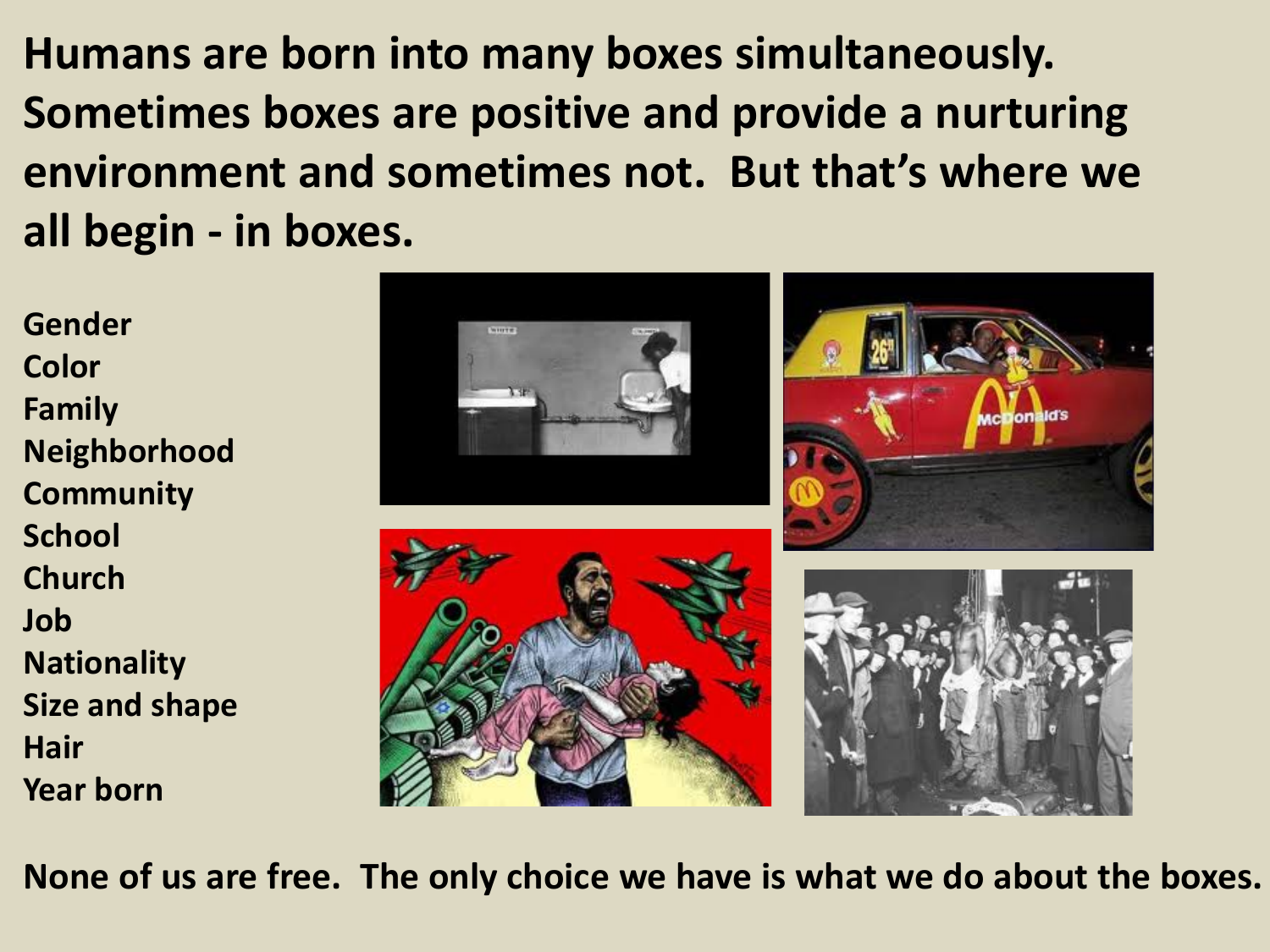

**Black boxes of cohesion have faced multiple disruptions**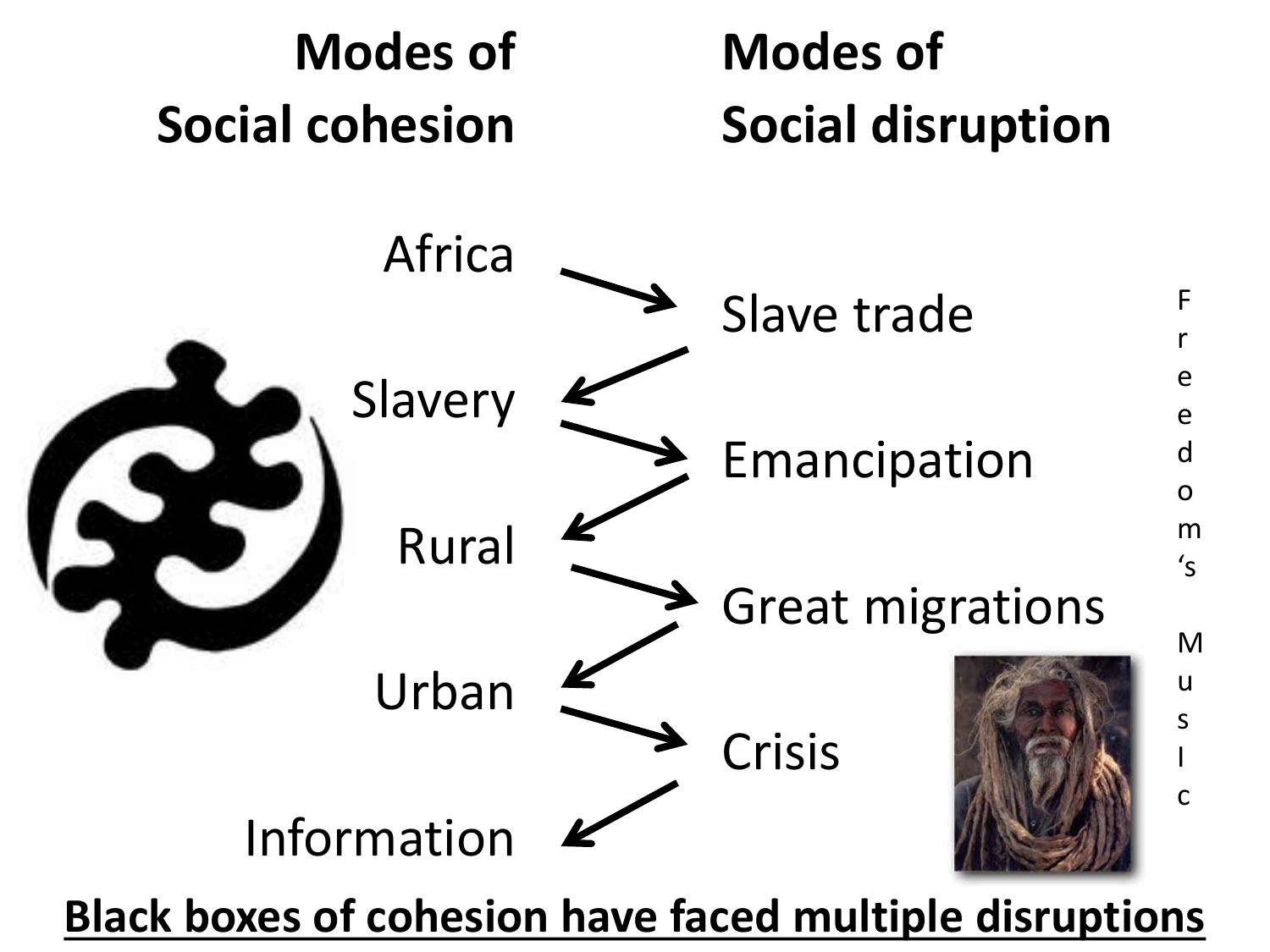**Theory of the four forms of freedom 1.Consciousness 2.Individual acts 3.Sub-cultures 4.Movements for social change**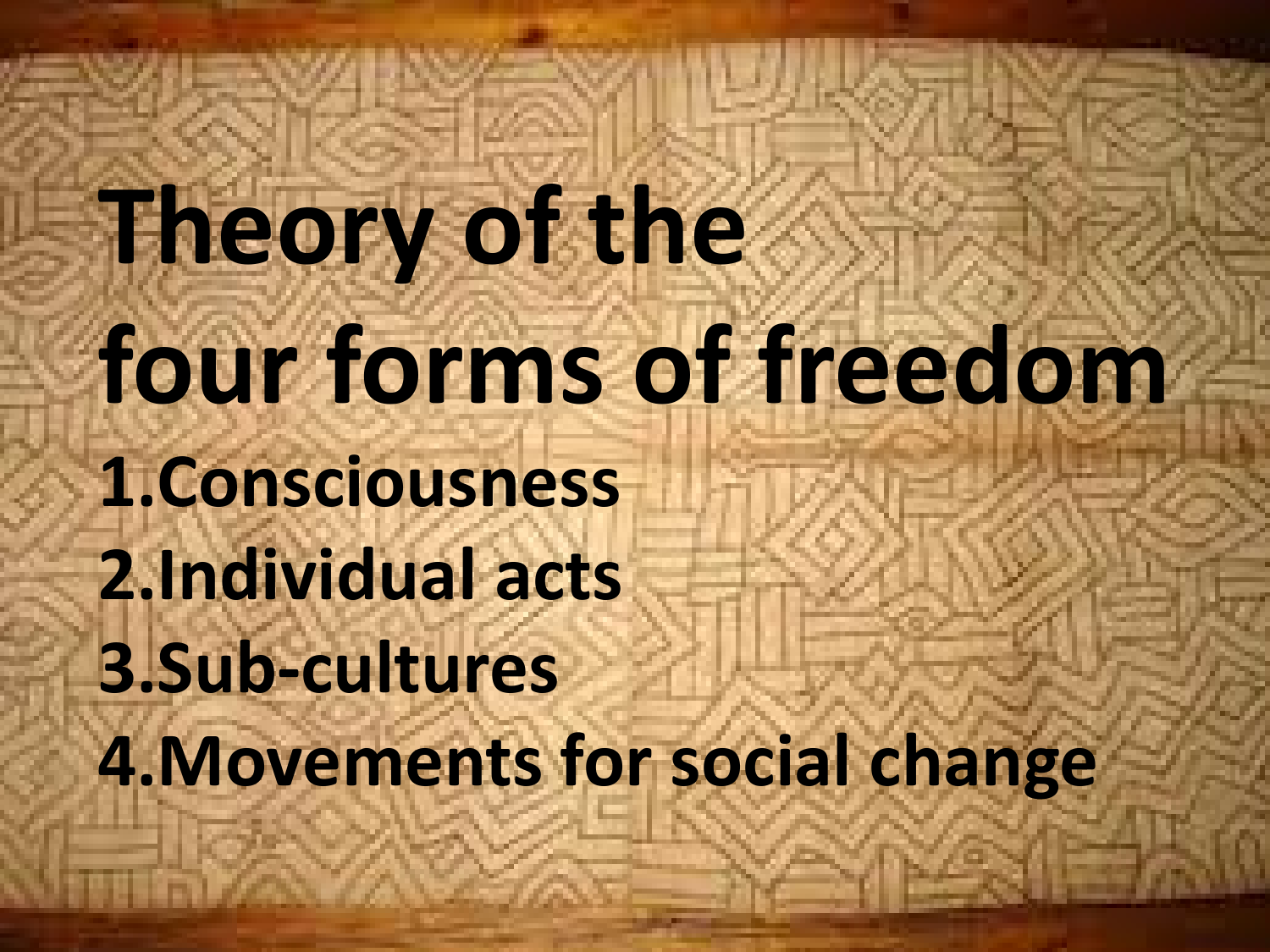# **Consciousness: the language, ideology and rituals of freedom**

**We spoke in tongues and made music rhythms to old testament stories of wars of freedom.** 

**Emancipation debate Self Determination Debate Black Liberation debate**

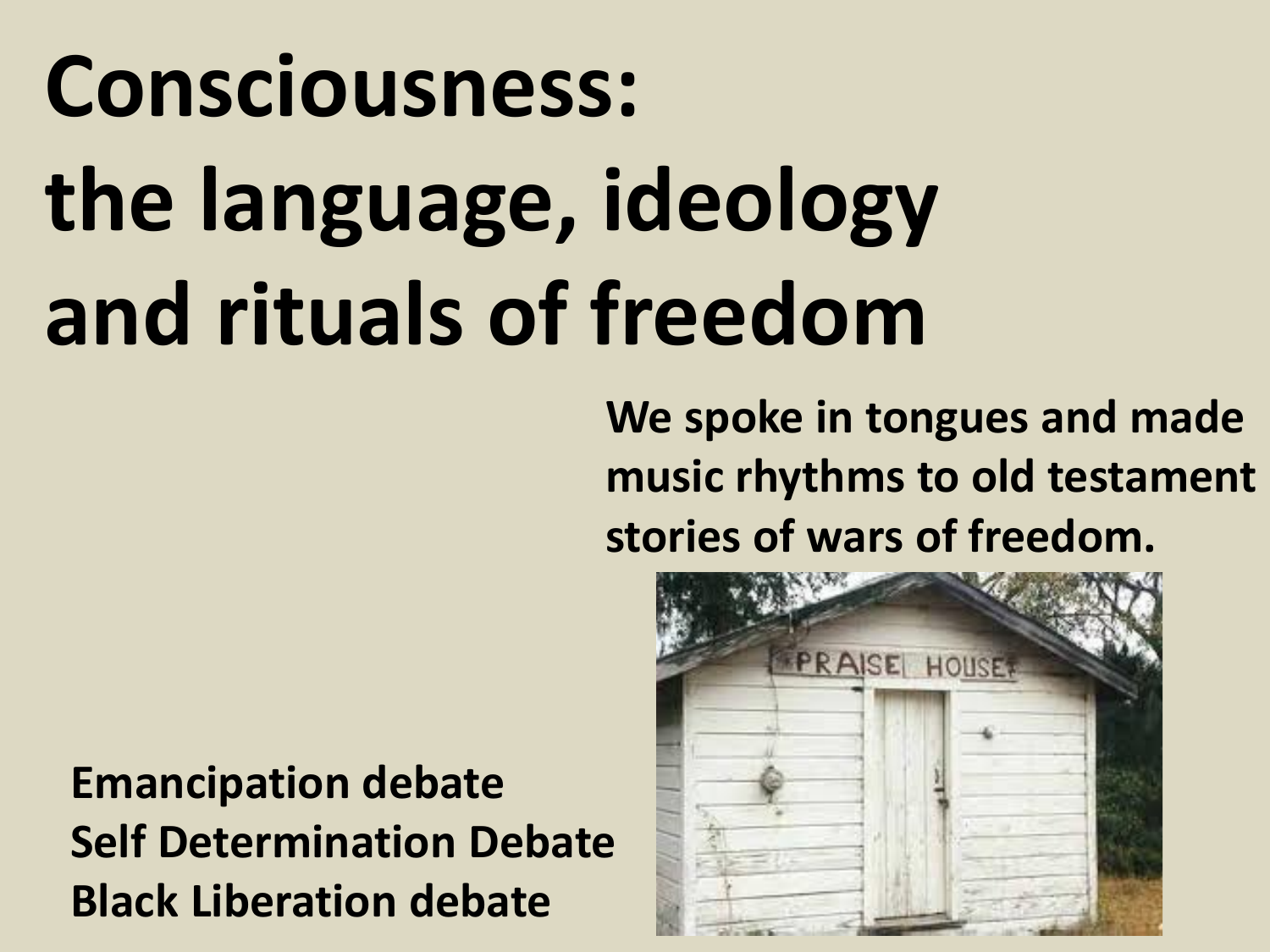## **Individual acts: Self-defense and disrespect**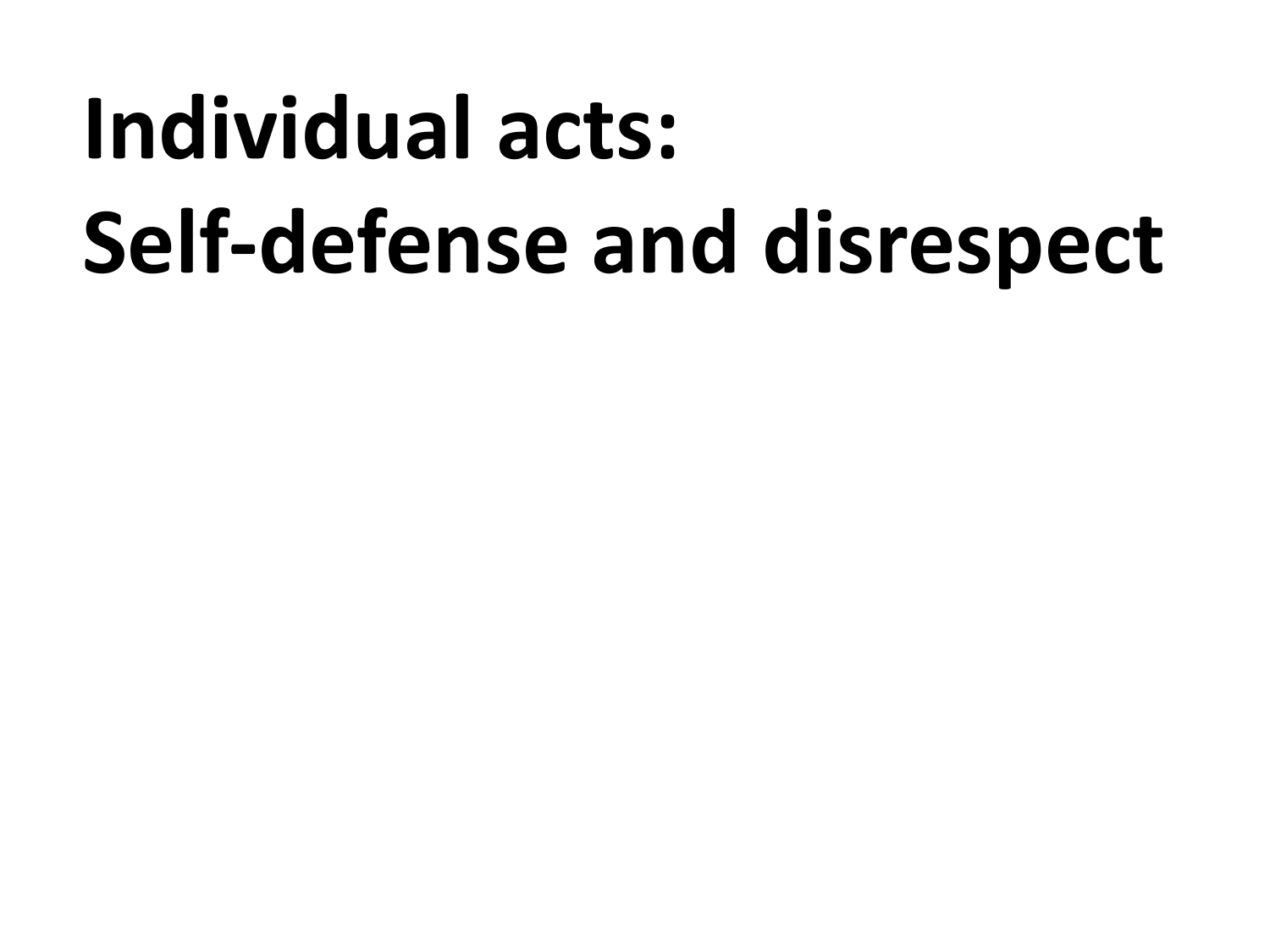## **Sub-cultures: Resistance as political culture**





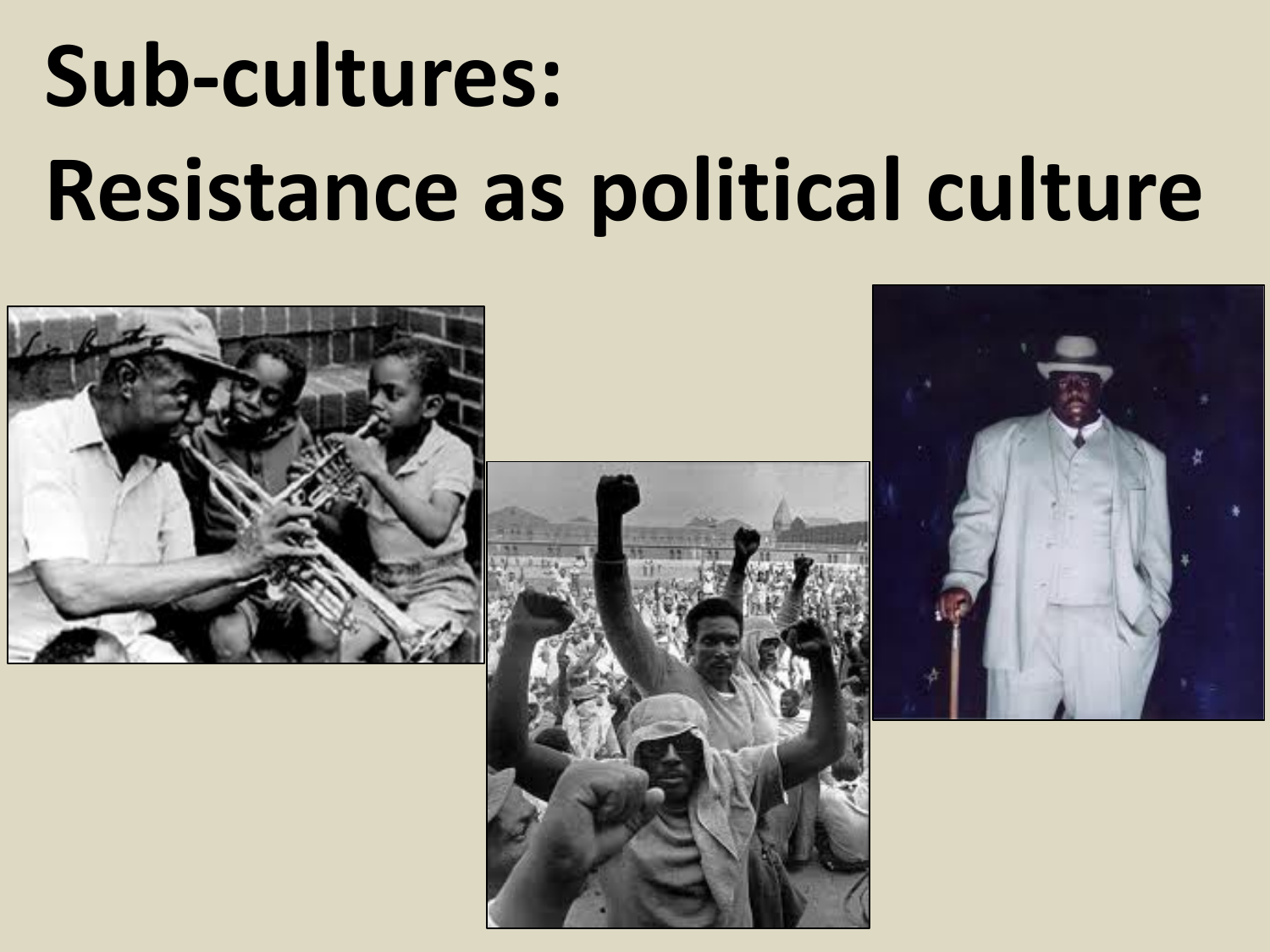# **Movements for social change: To end slavery**

**Slave Revolts**



#### **Abolitionist Movement**

**Under Ground Railroad**

**Civil War**

**Reconstruction**



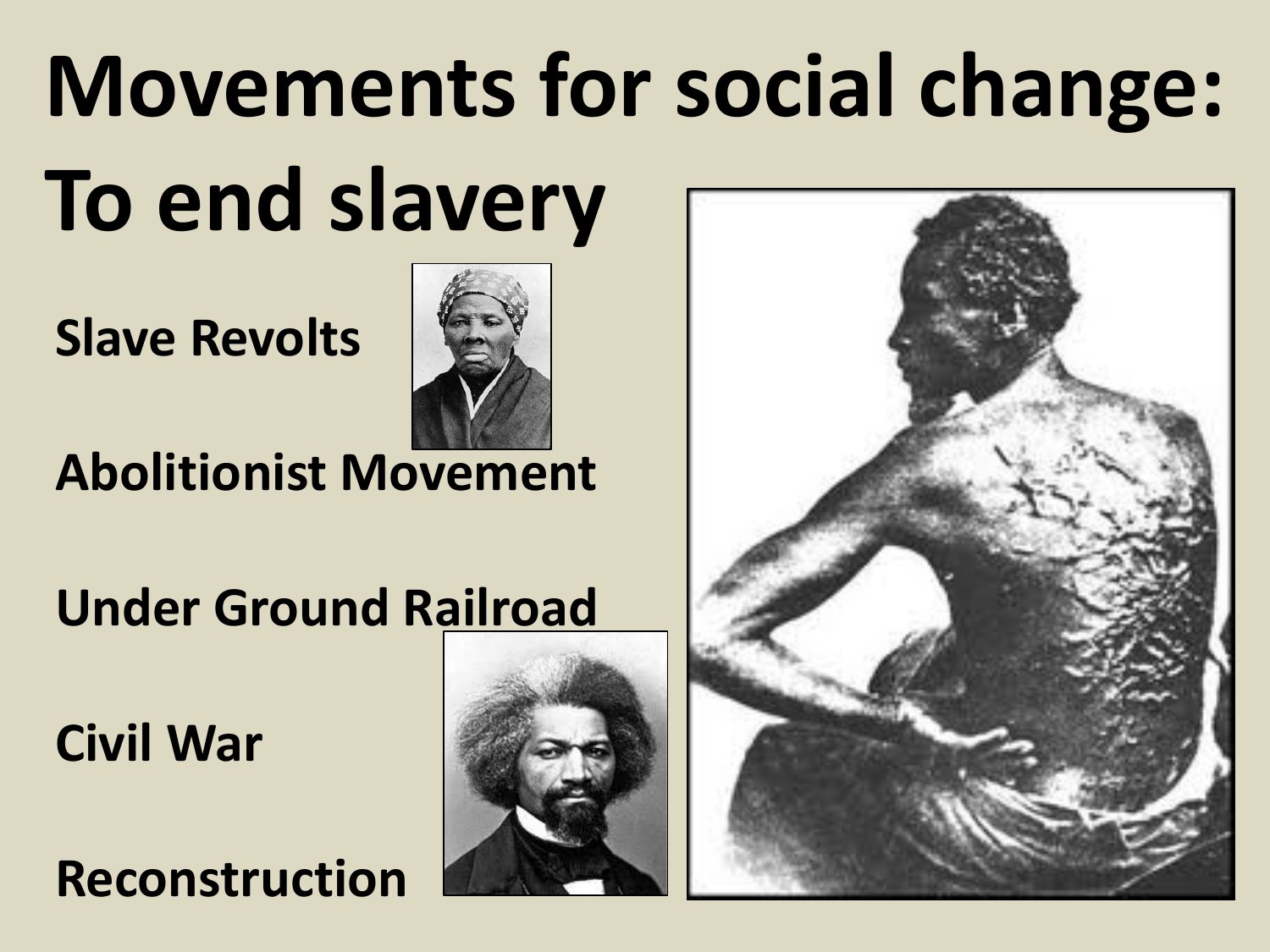# **Movements for social change:**

### **To end oppression**

**UNIA NAACP**





**African Blood Brotherhood**

**Negro Labor Council Sharecroppers Union**

**Communist Party Black Churches Southern Negro** 



**Youth Congress National Negro Congress**

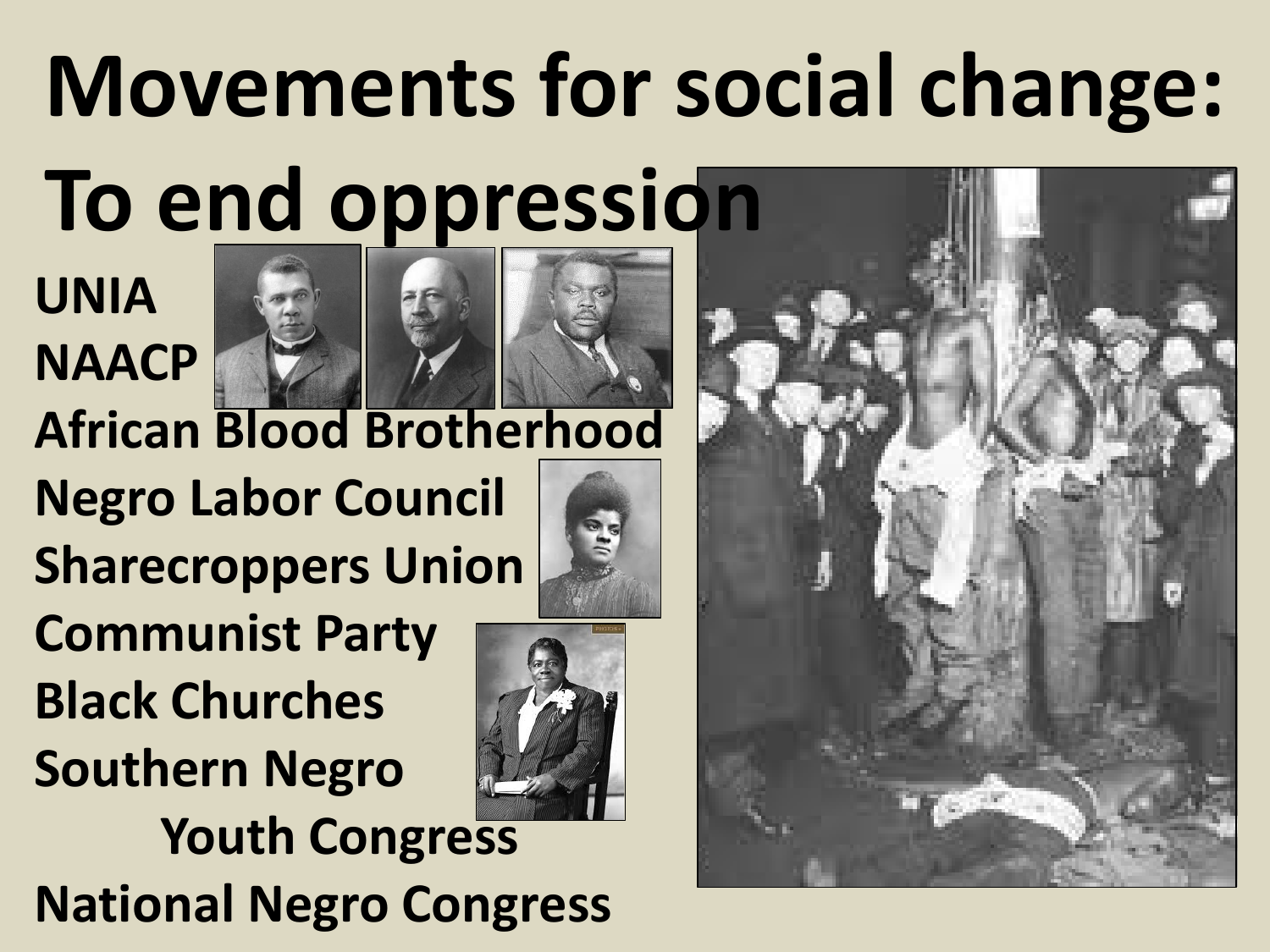

**This is a motion to become part of the big box, the very box most responsible for the exploitation of Black people, but where a few can get rich.**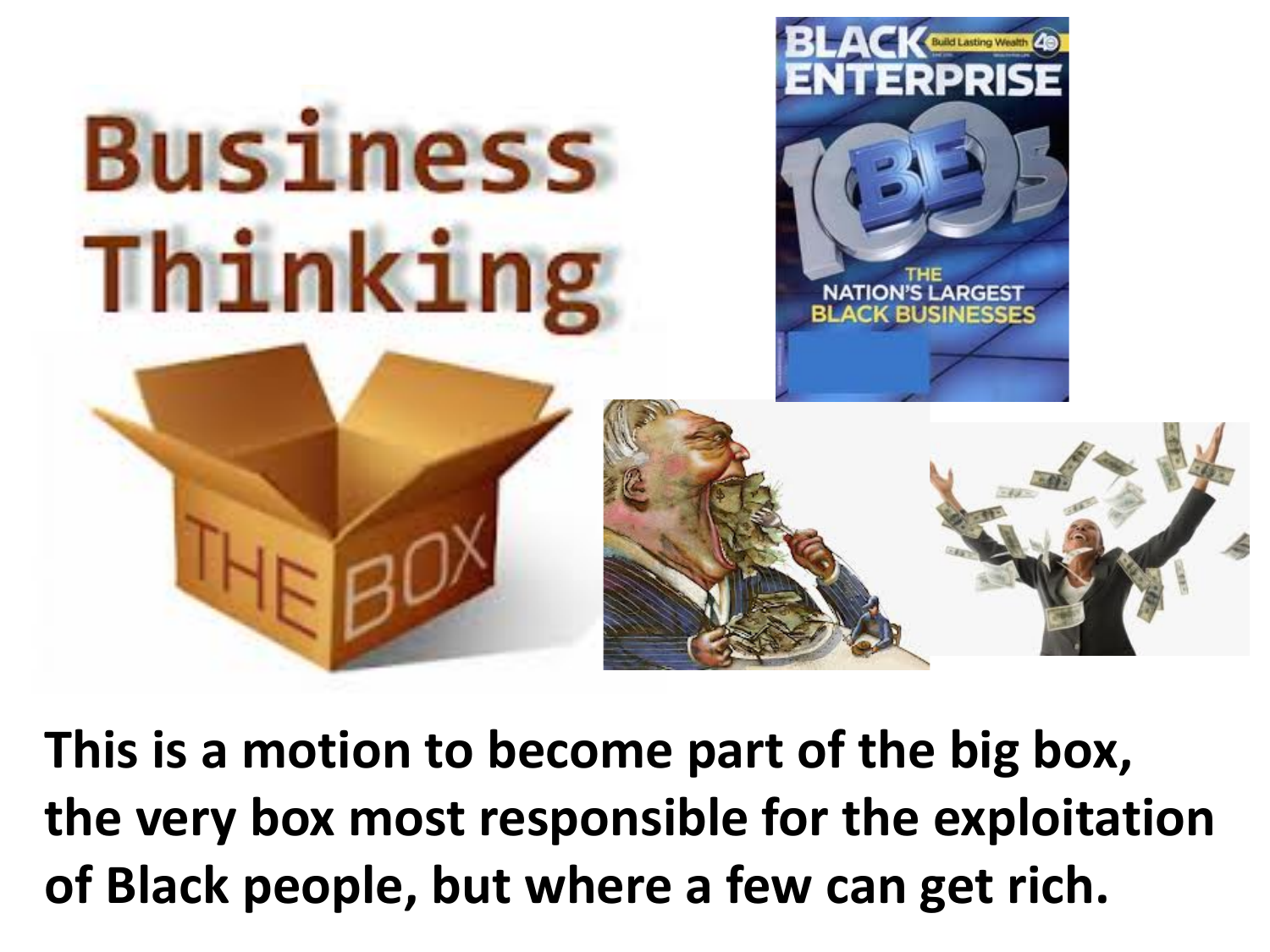### **Dialectics of the African American Freedom Dance** *The integrationist option***: Achieve within the box, and change it** *The Nationalist/Pan-Africanist Option***: Leave the box, create an alternative** *The Revolutionary option***: Take over the box and transform it into something new**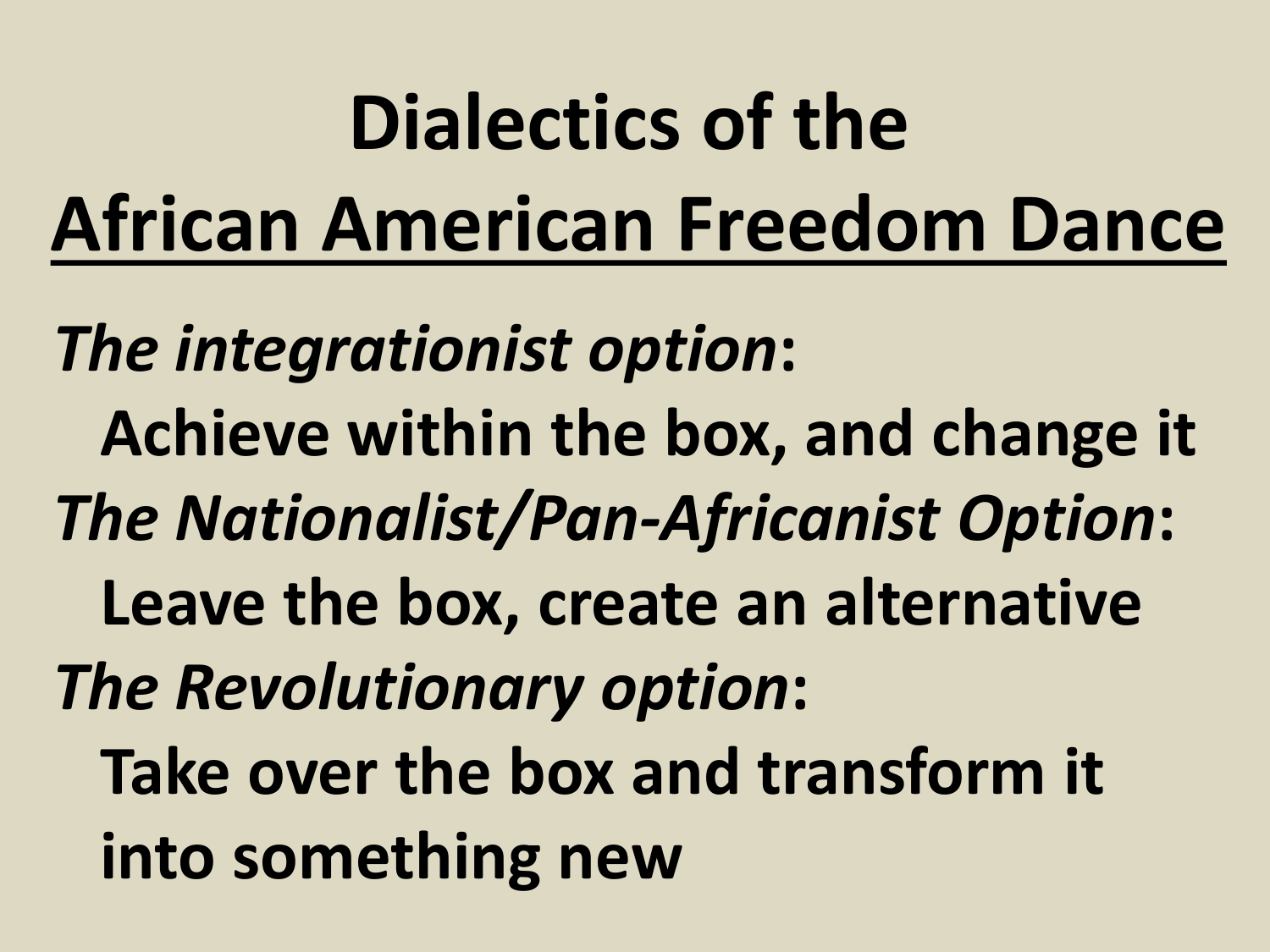#### **Dialectics of fighting the Box(es)**

**The assimilationist phase: "In the first phase, the native intellectual gives proof that he has assimilated the culture of the occupying power."**

**The nationalist phase: In the second phase we find the native is disturbed; he decides to remember who he is."**

**The fighting phase: "Finally…the native…will on the contrary, shake the people."**



**Frantz Fanon 1925 - 1961**







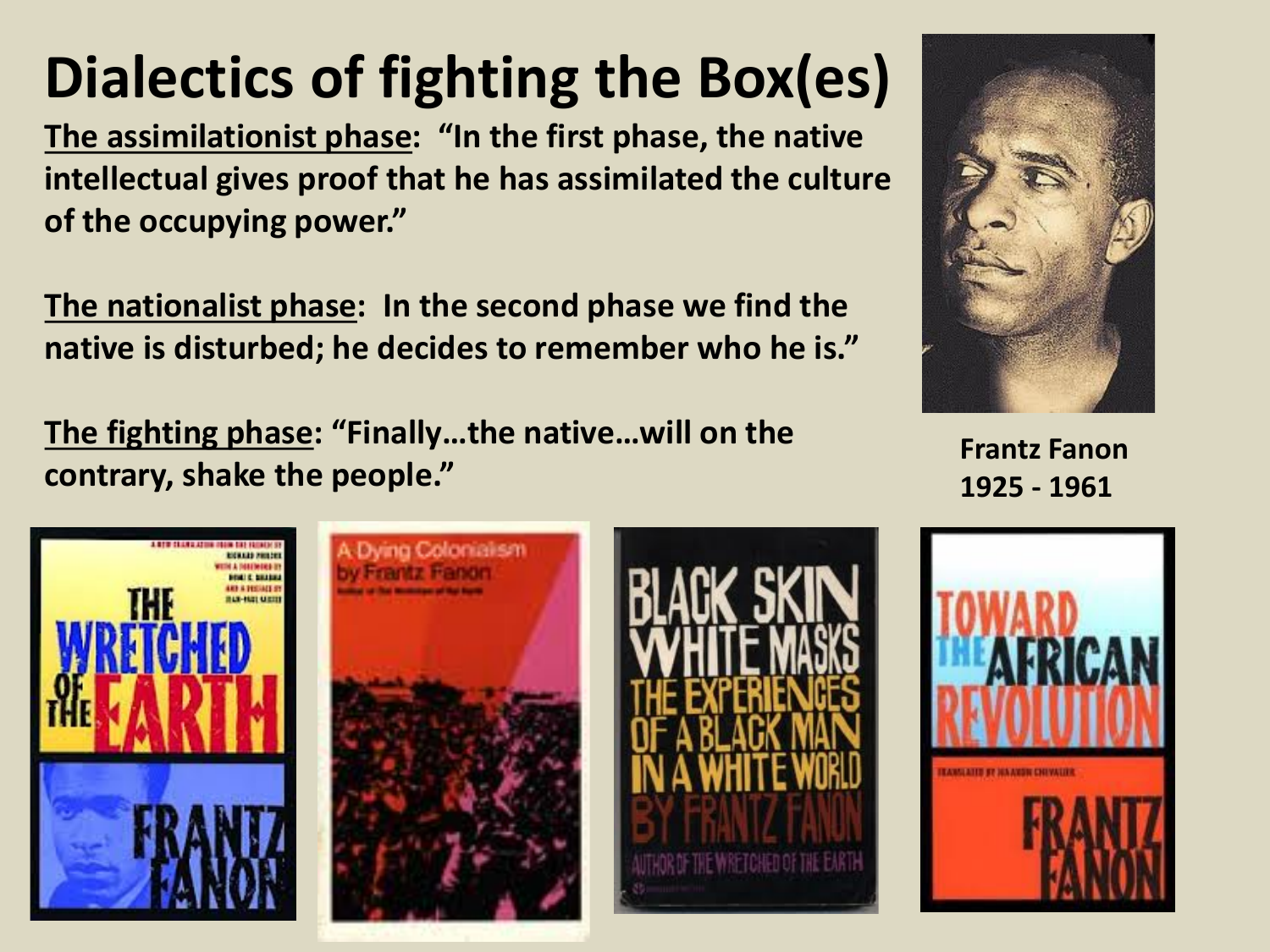# **IN THE BOX…**

- **1. What are the rules of the box – laws, customs, and structure?**
- **2. What are the degrees of freedom**
- **within the box – any wiggle room?**
- **3. What are the rates of success within**
- **the box – anybody able to make it?**
- **4. Are we being polarized within the box**
- **- are all Black people in the same box?**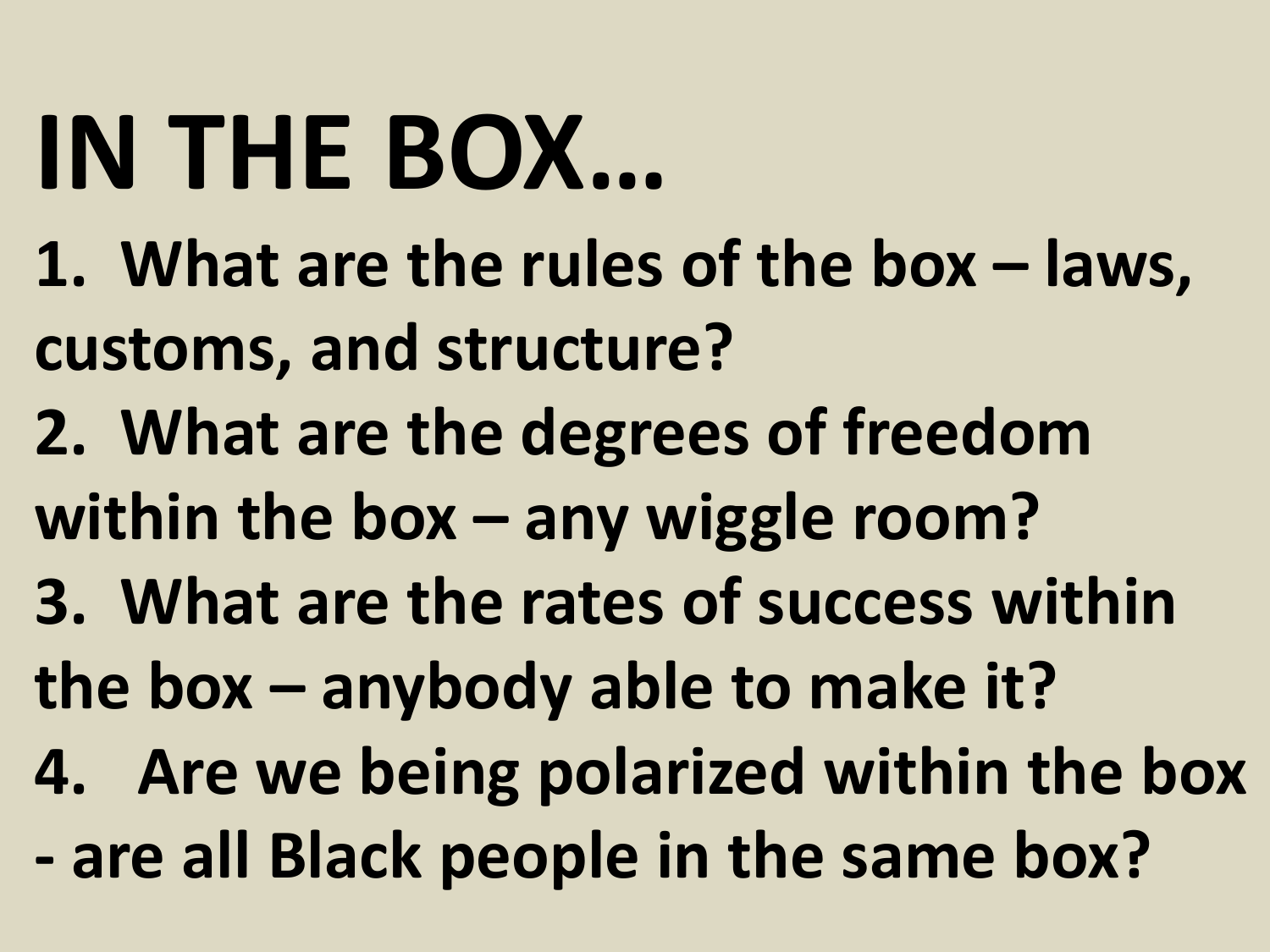# **OUT THE BOX…**

- **1. What are the opportunities to migrate**
- **to a better place?**
- **2. What is the role of liberation in Africa**
- **and the African Diaspora?**
- **3. What are viable strategies of**
- **self-determination?**
- **4. What is the difference between leaving**
- **the box and being put out?**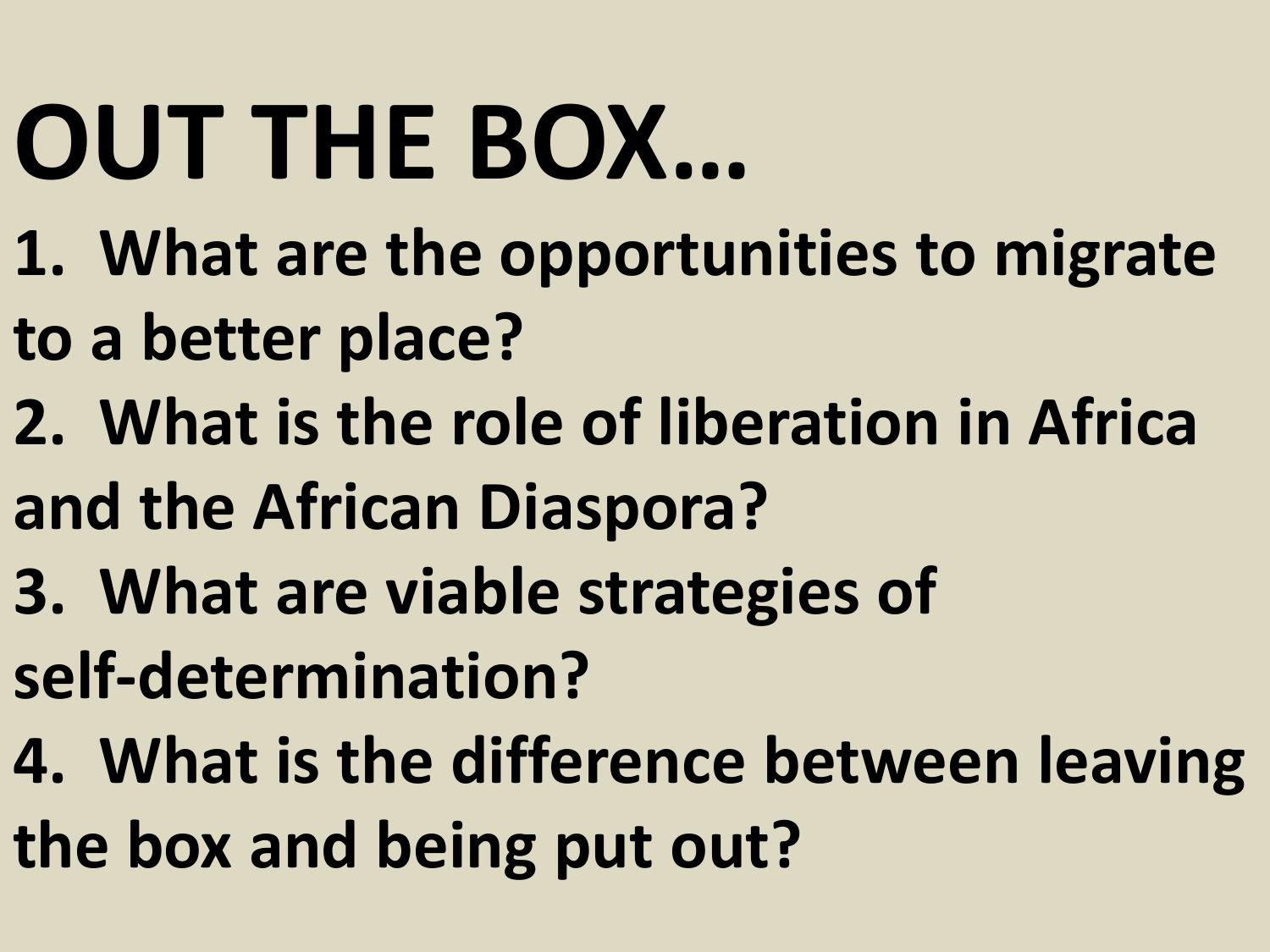# **NEW BOX…**

- **1. What is the 21st century alternative to capitalism?**
- **2. How can we end racism and national oppression?**
- **3. Who hates this system and can they be united?**
- **4. How much freedom is possible?**